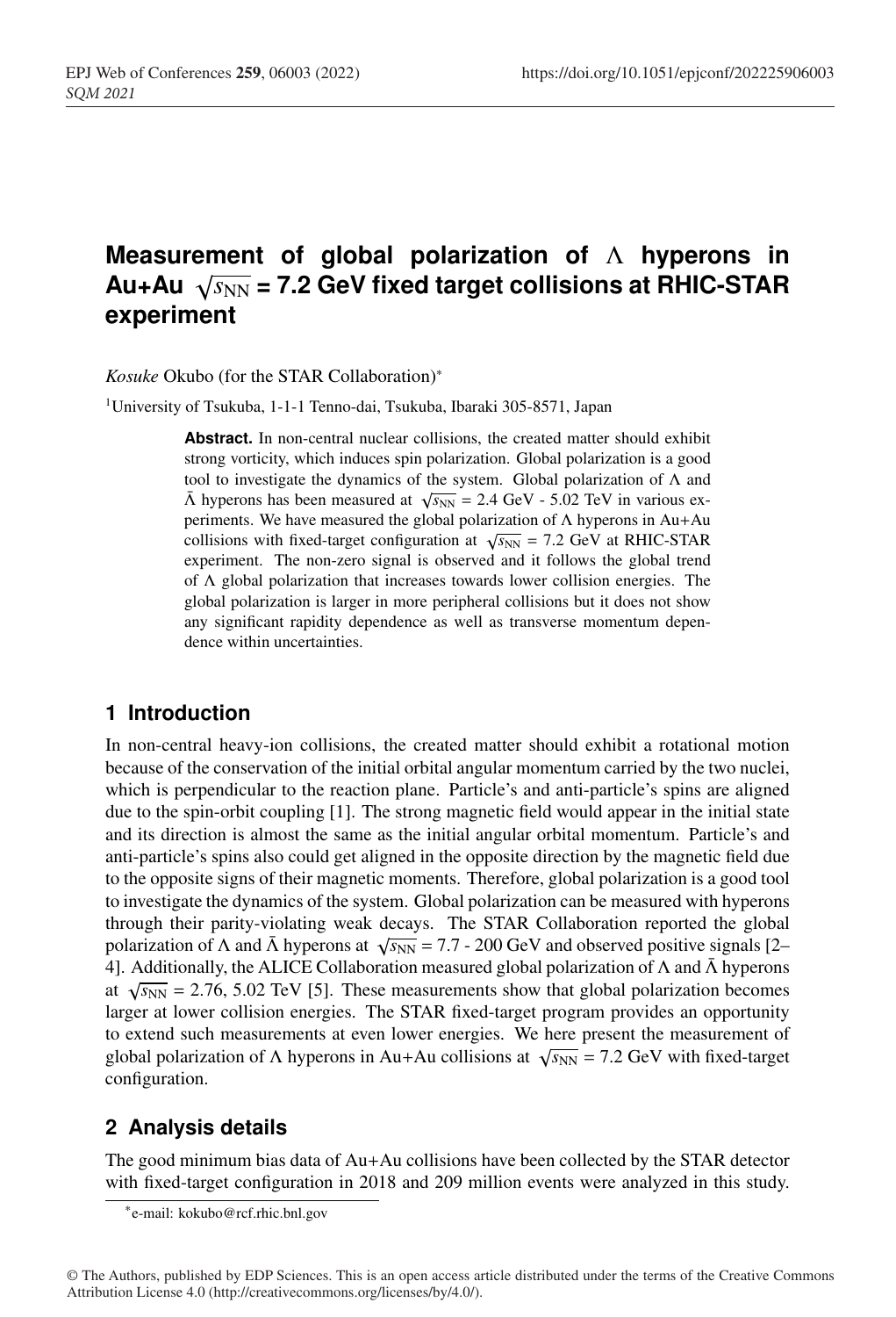The gold target has been installed inside the vacuum pipe at 2.0 meters away from the center of the STAR detector. The decay channel of  $\Lambda \to p + \pi$  (BR: 63.9% [6]) was utilized for  $\Lambda$ identification. The daughter particles were identified using TPC d*E*/dx and TOF and then Λ hyperons were reconstructed based on the invariant mass, applying cuts on decay topology. In this parity-violating weak decay, the daughter proton preferentially decays along the  $\Lambda$ 's spin direction. Furthermore, since the system angular momentum is perpendicular to the reaction plane, the global polarization can be measured via the distribution of the azimuthal angle of the daughter proton in the  $\Lambda$ 's rest frame with respect to the reaction plane as follows [2]:

$$
P_H = \frac{8}{\pi \alpha_H} \frac{\langle \sin(\Psi_1 - \phi_p^*) \rangle}{\text{Res}(\Psi_1)} \tag{1}
$$

where  $\alpha_H$  is  $\Lambda$ 's decay parameter ( $\alpha_\Lambda = 0.732 \pm 0.014$  [6]),  $\Psi_1$  is the first order event plane, and  $\phi_p^*$  is the azimuthal angle of the daughter proton in the  $\Lambda$ 's rest frame. The event plane reconstructed by Event Plane Detector (EPD) and the resolution estimated by three subevent method [7].



Figure 1: Invariant mass distribution of  $\Lambda$  hyperons in 0%-80% centrality for Au+Au collisions at  $\sqrt{s_{NN}}$  = 7.2 GeV.

### **3 Result**

Figure 2 shows global polarization of  $\Lambda$  and  $\bar{\Lambda}$  as a function of collision energy. Solid markers indicate  $\Lambda$  and open markers indicate  $\bar{\Lambda}$  global polarization. Because the  $\Lambda$  and  $\bar{\Lambda}$ 's decay parameter were updated recently, the previous results were rescaled by using the new values  $(\alpha_{\text{old}}/\alpha_{\text{new}})$ . The result at 7.2 GeV shows a non-zero positive signal. It follows the global trend of Λ global polarization that increases towards lower collision energies.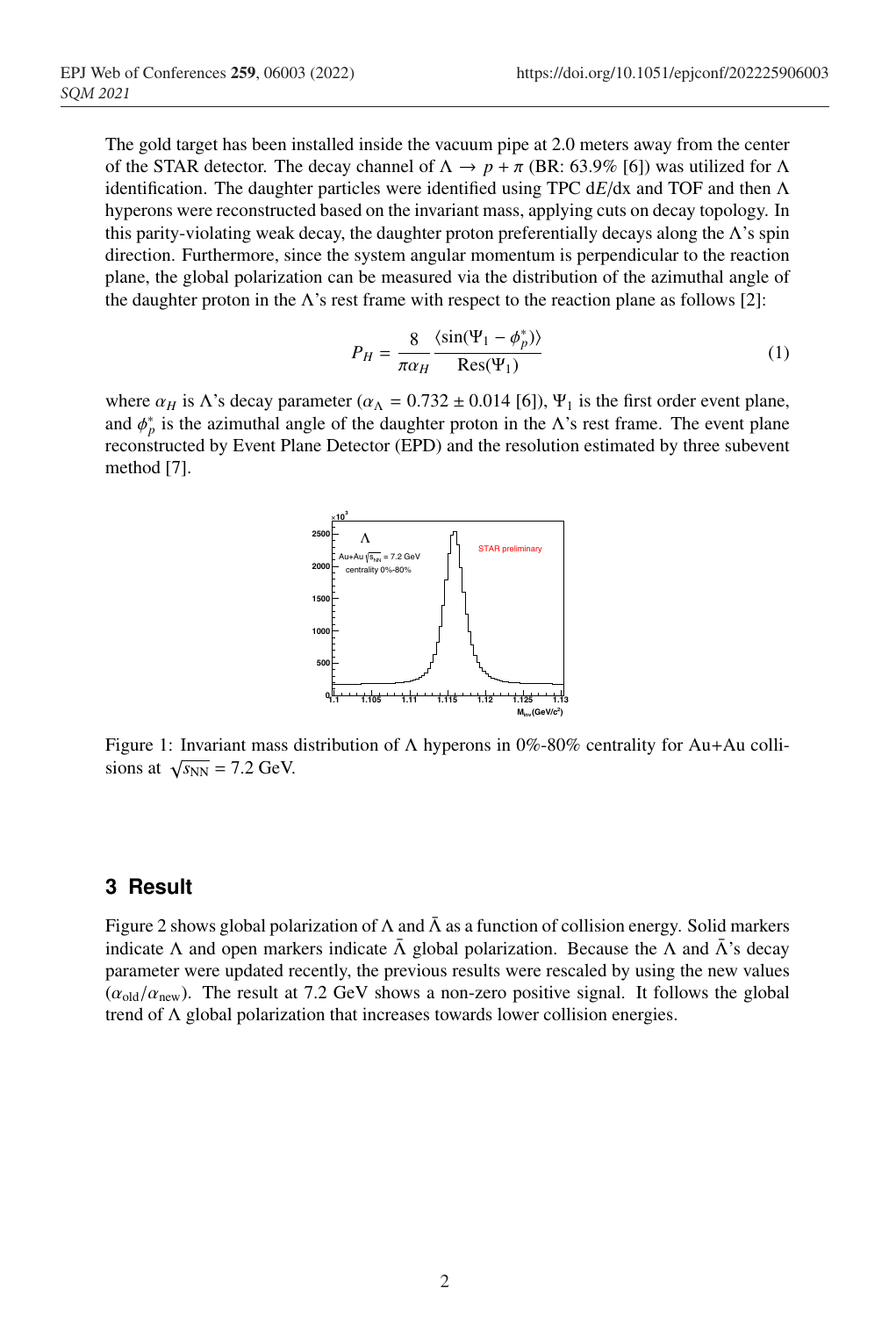

Figure 2: Global polarization of  $\Lambda$  (solid markers) and  $\bar{\Lambda}$  (open markers) as a function of collision energy. Bold lines show the AMPT model calculations [8] and thin lines show calculations by a  $3+1D$  cascade + viscous hydrodynamic model (UrQMD + vHELL) [9]. Primary  $\Lambda$  with and without the feed-down effect are indicated by dashed and solid lines, respectively.

We have also performed differential measurements such as centrality, rapidity, and transverse momentum dependence of global polarization. Figure 3 shows centrality dependence of  $\Lambda$ global polarization. Λ global polarization increases in more peripheral collisions as expected from the initial collision geometry.



Figure 3: Global polarization of  $\Lambda$  hyperons as a function of centrality for  $p_T > 0.15 \text{ GeV}/c$ ,  $-1.5 < \eta < 0$ .

Theoretical models predict that the polarization depends on rapidity, although the prediction is different among the models [10–13]. Figure 4 shows rapidity dependence of  $\Lambda$  global polarization for 20%-60% centrality, shown for 4 different  $p_T$  regions. Λ global polarization is consistent with being constant within uncertainties within the acceptance of the STAR detector. STAR experiment has recently installed a new detector inner Time Projection Chamber (iTPC) and will upgrade the forward detectors (2023+2025). With these upgrades, global polarization in large rapidity regions can be explored in the future. The Λ global polarization is expected to decrease at low  $p<sub>T</sub>$  due to the smearing effect caused by scattering at the